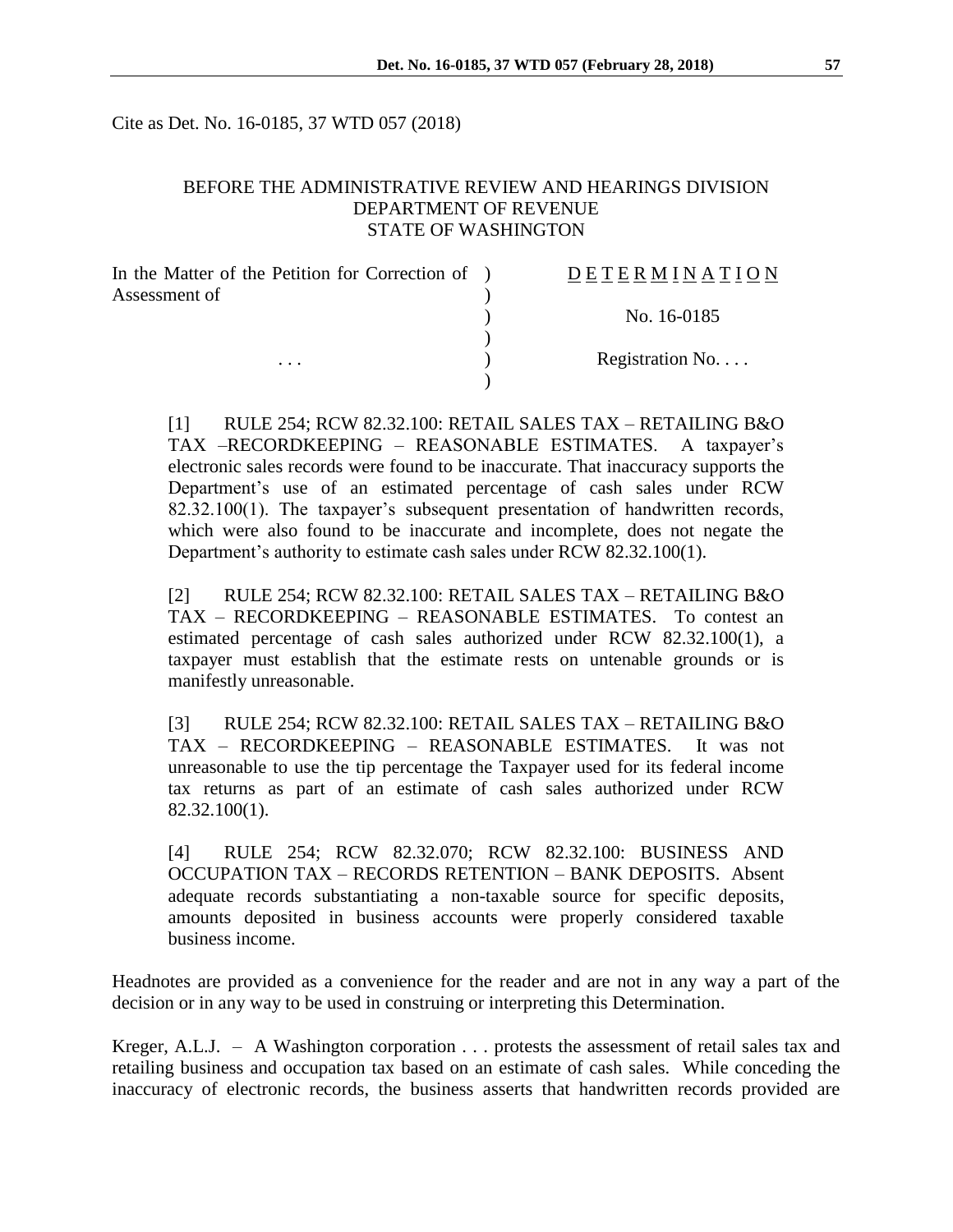complete and accurate, and alternatively argues that the estimate used by the Audit Division is too high. [W]e affirm the conclusion that these records are not accurate and that the Audit Division reasonably exercised its authority to use an estimate. We also find that the estimate was reasonably calculated and find no evidence to establish that estimate rests on untenable grounds or constitutes an abuse of discretion. The Taxpayer also asserts that non-business income was incorrectly treated as business income. Because insufficient detail was provided to substantiate a non-business source for the remaining items, we affirm their categorization as business income. We affirm the assessment as issued and deny the Taxpayer's petition.<sup>1</sup>

#### ISSUES

- 1. Has a Taxpayer met its obligation to maintain suitable records to establish tax liability, under RCW 82.32.070 and WAC 458-20-254, when its business records indicate an unusually low amount of cash sales?
- 2. Pursuant to RCW 82.32.070 and .100, did the Department of Revenue reasonably base an estimate of unreported cash sales on the Taxpayer's cash sale percentage at the start of the audit period?
- 3. Pursuant to RCW 82.32.070 and .100, did the Department of Revenue reasonably generate a total gross receipts amount on bank records and adjusted credit card sales data and then apply the estimated cash sales percentage to this figure?
- 4. Did the Audit Division properly treat amounts deposited into the Taxpayer's business accounts as taxable gross income where the Taxpayer was not able to provide source documentation substantiating the character of contested deposits?

# FINDINGS OF FACT

[Taxpayer] is a Washington corporation engaged in the business . . . in . . . , Washington. The Department of Revenue (Department) conducted an audit of the Taxpayers business activities for the period of January 1, 2010, through September 30, 2014, which determined that additional tax was due and an assessment, Document No. . . . , in the amount of  $\$\ldots\$  was issued to the Taxpayer at the conclusion of the audit.<sup>2</sup> The Taxpayer timely petitioned for a review of the assessment.

The Taxpayer recorded cash and credit card sales in a point of sale (POS) system. QuickBooks accounting software was also used to record sales and operating expenses. During the audit, the POS system records were reviewed and analyzed in addition to bank statements, bank deposits, merchant credit card processing statements, and federal income tax returns. The assessment issued estimated the Taxpayer's cash sales as the records reviewed during the audit contained a number of anomalies . . . . The anomalies noted by the Audit Division included: [consistent tip percentages without variation, unusual gaps in time between sales, transactions with amounts too

 $\overline{a}$ 

<sup>&</sup>lt;sup>1</sup> Identifying details regarding the taxpayer and the assessment have been redacted pursuant to RCW 82.32.410.

<sup>&</sup>lt;sup>2</sup> The assessment was comprised of \$ . . . in retail sales tax, \$ . . . in retailing business and occupation tax, interest of \$ . . . , a 5% assessment penalty of \$ . . . , and an evasion penalty of \$ . . . .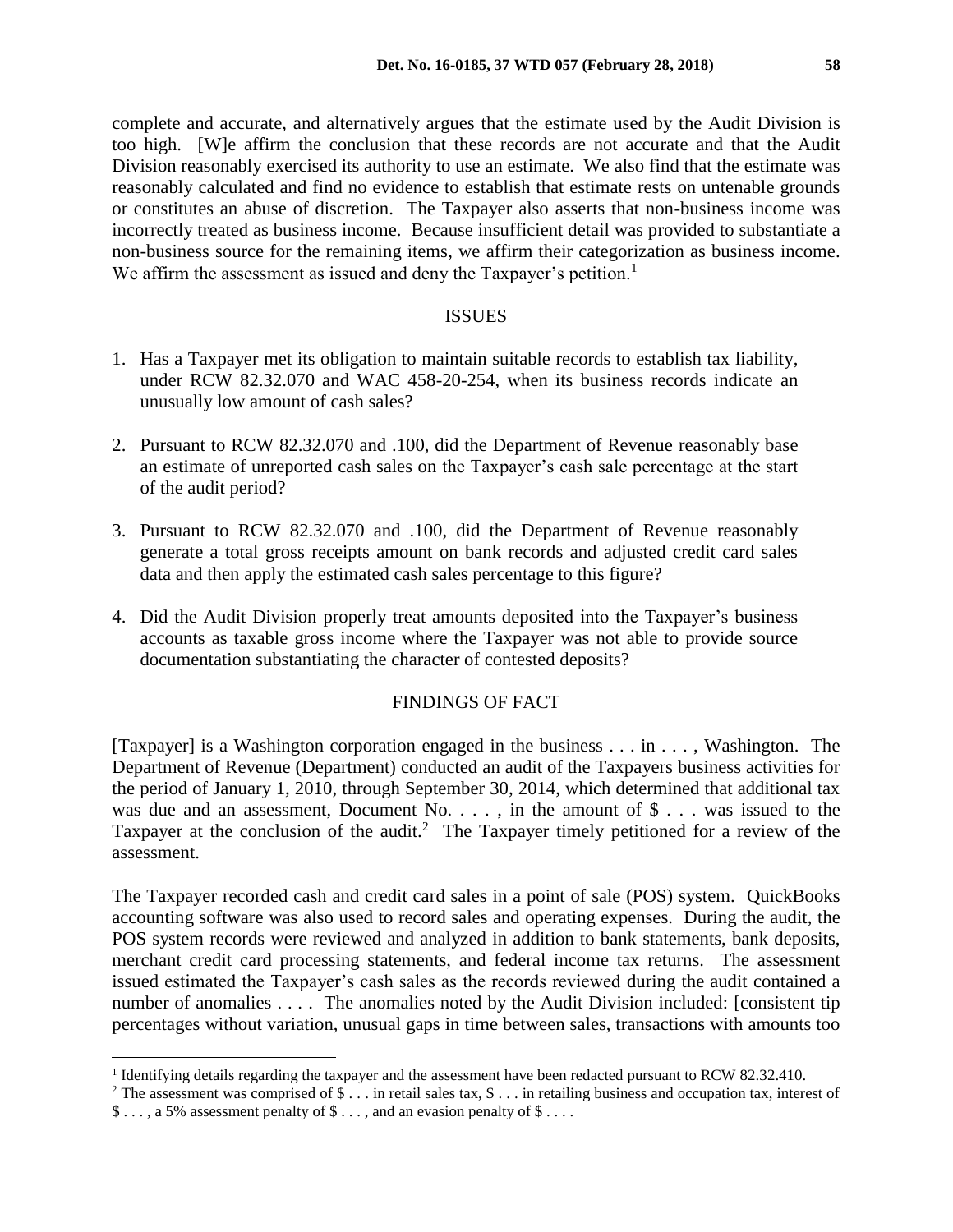low for any item offered for sale, bank deposits made up of primarily credit card sales, consistently low cash sales percentages, and unrecorded costs related to remodeling and expanding the business.]

When the auditor discussed the anomalies found in the initial review of records with the Taxpayer on January 8, 2015, the Owner of the Taxpayer disclosed that there were two sets of records and that sales and other daily totals were adjusted to a pre-determined amount and that the excise tax returns were filed based on the adjusted records. . . . Additional POS records were provided to the auditor at this meeting; however, these records also showed atypical information, with cash sales remaining consistent throughout the audit period while total sales increased.

During this review the Taxpayer has provided handwritten sales summaries. The handwritten summaries are done by month and have four columns. The column headings are not consistent for all of the pages, and some pages have blank headings; however, the order of the columns is likely consistent despite the inconsistent labeling. The first column lists the month and date, the second heading is labeled as "cash" or in some instances "check & cash", the third column is generally headed "credit card", and the forth column is headed "sales total w/tax." Up until July of 2011, there is generally one day a week without data, while the later period include data for all days of the week, likely corresponding to a change in operating hours of the business. However, throughout the paper records there are days showing a negative amount in the cash sale column, for as many as 171 days. The initial handwritten records provided included a number of pages that were illegible. Legible copies were subsequently provided, but these records also contained the anomalous negative cash entries and lacked underlying detail.

The Taxpayer asserts that these summaries were generated throughout the audit period, but it is not possible to determine when the records were created and none of this detail was made available during the course of the audit examination. The Taxpayer asserts that this detail supports an average cash sales percentage of . . . % for 2010-2013 and . . . % for the eight months of 2014. Based on the negative cash sales and the lack of underlying source documentation, the Audit Division determined that these handwritten records were also incomplete and unreliable, and did not provide sufficient information to accurately indicate cash sales . . . .

The Audit Division estimated the business's cash sales . . . . . . . . For the first six months of 2010, cash sales [were reported at one level]. The [business] was briefly closed for a remodel and expansion in mid-2010, and after it re-opened in July of 2010, cash was no longer being reported at the same level. The Audit Division used this [initial] cash average, derived from the Taxpayer's sales activity at the beginning of the audit period, to estimate cash sales for the subsequent period of time. To generate a total sales amount to apply this percentage, the Audit Division looked at the Taxpayer's banking records to arrive at a total credit card sales amount . . . . The credit card sales total was adjusted . . . [to account for various items not considered taxable income]. Net bank deposits from unknown sources were considered business income. [Audit also reduced the deposit total by the tip percentage Taxpayer recorded on its federal income tax return and added to the credit card sales a credit card processing fee from settlement statements provided.] . . .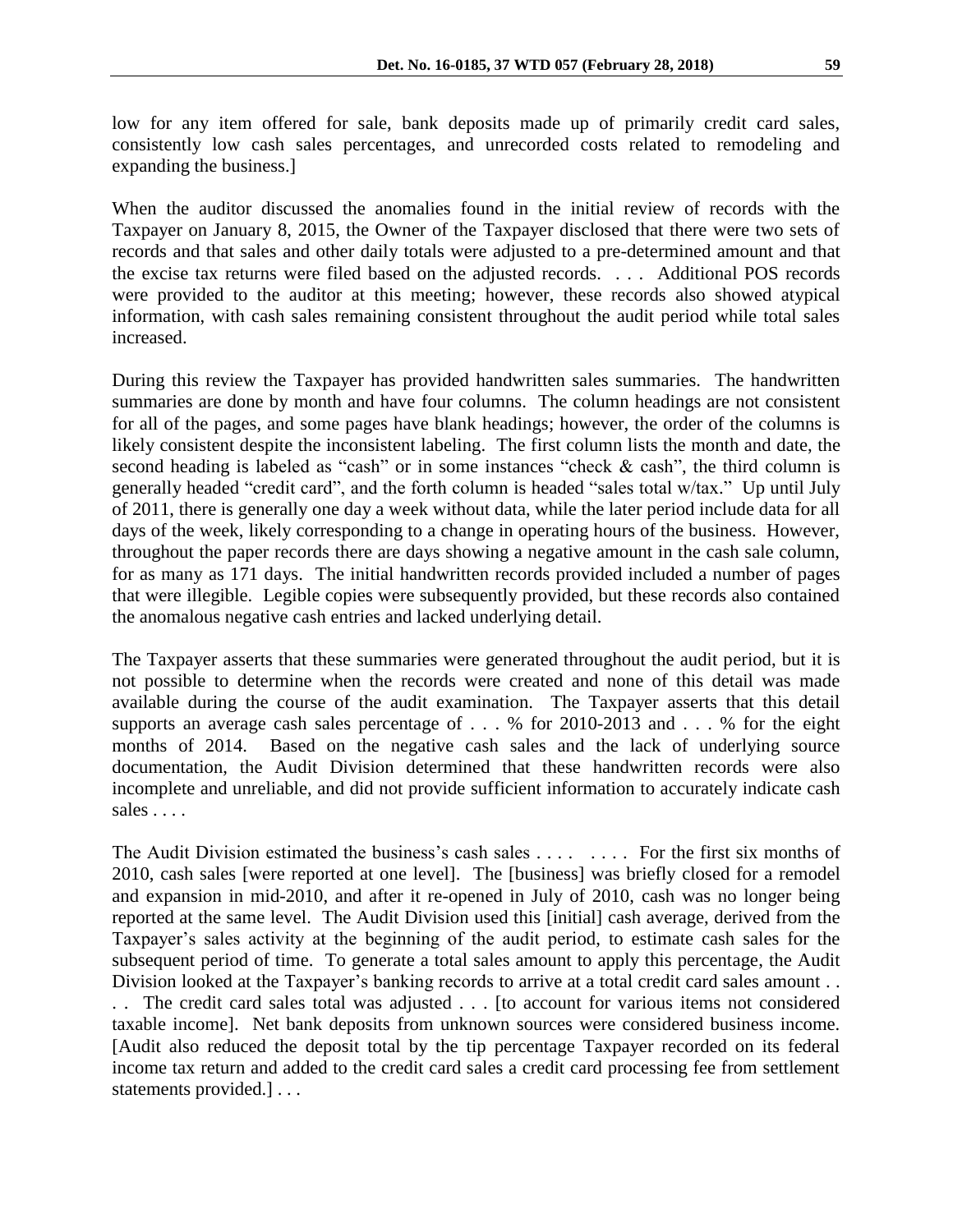The Taxpayer asserts that \$ . . . in non-business deposits were incorrectly treated as business income. At issue are 9 separate bank transfers. The Taxpayer characterizes these as contributions of capital from various individuals necessary to fund business operations. Of the contested items listed in the Taxpayer's petition, Check # . . . for \$ . . . from . . . , dated June 1, 2010, was previously allowed as a deduction, as detailed on Workpaper A. The Taxpayer has also provided copies of a . . . bank statement for July of 2010, for the Owner's account and a declaration from the Owner asserting that specific deposits were contributions to capital. The Taxpayer has identified the disputed deposits and provided a number of transfer documents, but no detail was provided to establish a non-business source for the disputed deposits.

For the tip percentage used, the Taxpayer asserts that a reconciliation between monthly cash payouts and tip amounts reported to the federal government on W-3 and W-2 forms provides a higher and more accurate average tip percentage . . . . The Taxpayer has produced copies of an annual W-3 transmittal of wage and tax statement for 2010 and W-2 earnings summaries for 2011, 2012, 2013, and 2014. Spread sheet details, generated by the Taxpayer, for a reconciliation of W-3 tips and monthly cash tip payouts, and sales summary reports were also provided. However, the federal data and monthly cash payout detail that was provided to show a higher tip percentage relies on the POS records that have been shown to be inaccurate. Additionally, these tip payout summary amounts were not provided during the underlying audit and no information or detail has been provided to substantiate a reliable source for this detail.

Regarding the credit card processing fee, during this review, the Taxpayer has provided an email from a Relationship Manager at . . . stating that their processing fees are deducted on a monthly basis on the first day of the month rather than on a transaction by transaction basis. . . .

# ANALYSIS

RCW 82.32.070 provides:[3]

 $\overline{a}$ 

(1) Every person liable for any fee or tax imposed by chapters 82.04 through 82.27 RCW shall keep and preserve, for a period of five years, suitable records as may be necessary to determine the amount of any tax for which he may be liable, which records shall include copies of all federal income tax and state tax returns and reports made by him. All his books, records, and invoices shall be open for examination at any time by the department of revenue.

*See also* WAC 458-20-254 (Rule 254); Det. No. 99-341, 20 WTD 343 (2001).

If a person fails to keep and preserve suitable records, then RCW 82.32.100 provides:

<sup>&</sup>lt;sup>3</sup> [This provision was amended by Laws of 2015, Chapter 86, Sec. 310, as part of a technical corrections bill, and currently reads:

<sup>(1)</sup> Every taxpayer liable for any tax collected by the department must keep and preserve, for a period of five years, suitable records as may be necessary to determine the amount of any tax for which the taxpayer may be liable. Such records must include copies of all of the taxpayer's federal income tax and state tax returns and reports. All of the taxpayer's books, records, and invoices must be open for examination at any time by the department of revenue. . . . ]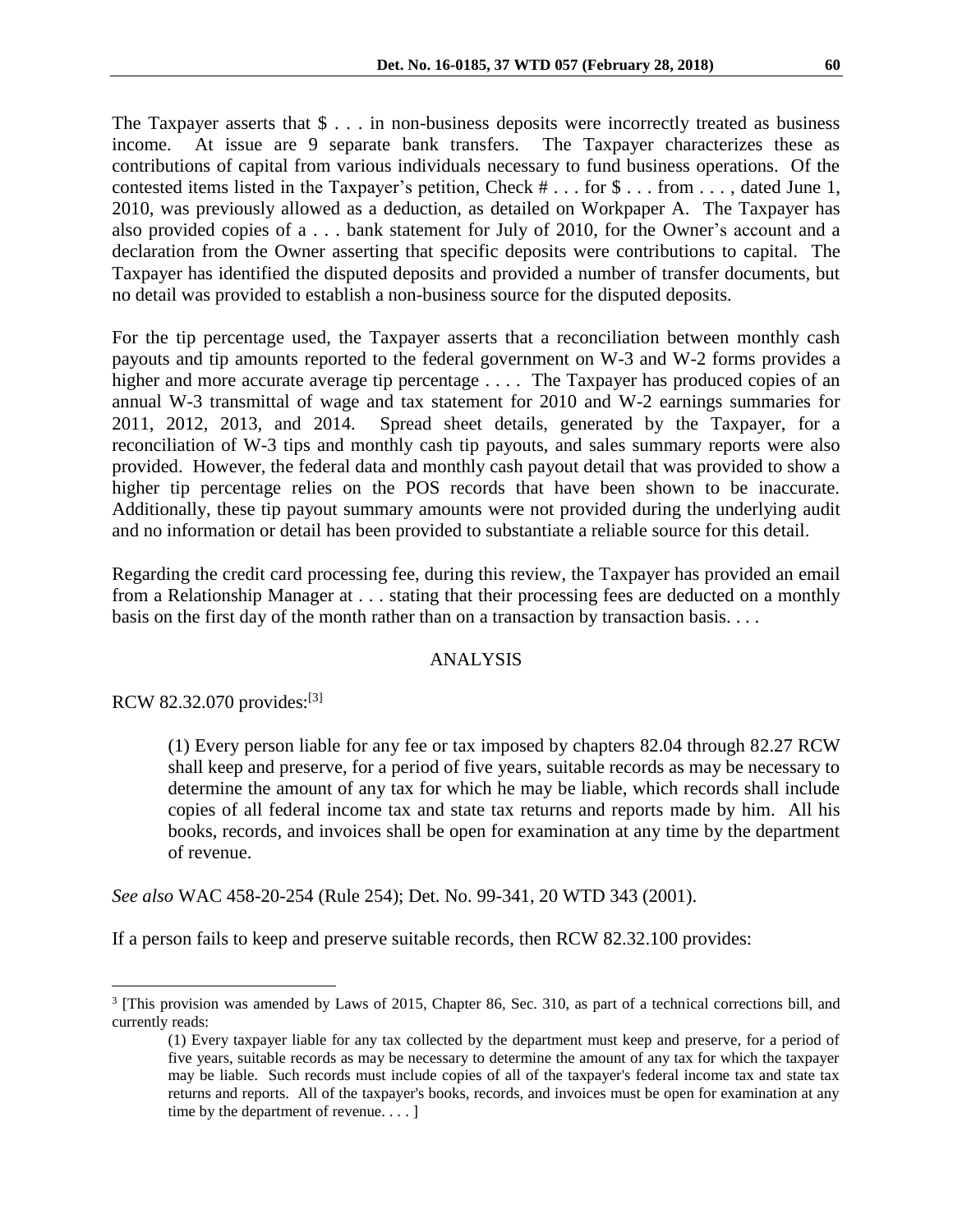(1) If any person fails or refuses to make any return or to make available for examination the records required by this chapter, the department shall proceed, in such manner as it may deem best, to obtain facts and information on which to base its estimate of the tax; and to this end the department may examine the records of any such person as provided in RCW 82.32.110.

In this case, the electronic business records provided indicated a number of anomalies that indicated an underreporting of cash sales . . . . The cash sales percentages from the Taxpayer's federal returns are all in the single digit percentages, which is unusually low for this type of [business]. These low percentages, in addition to the other anomalies detailed above, indicated that the records provided were inaccurate and that cash sales would need to be estimated.

In this case, the Taxpayer does not dispute the inaccuracy of the electronic records available, but asserts that the handwritten detail provided is accurate, and that cash sales should be assessed at [an amount lower than that] used by the Audit Division. We disagree with the Taxpayer's assertion that these handwritten records are sufficient and should be relied upon by the Audit Division. . . .

. . .

Furthermore, there are indications calling into question the reliability of these [handwritten] records and accordingly rendering a cash sale percentage generated from this detail unreliable. While the Taxpayer has asserted that these records are contemporaneous and were generated throughout the audit period, this detail was not offered during the course of the original audit examination, but rather [was] produced during this review. Regardless of when these records were created, the records themselves contain a significant number of days showing negative cash sales, and underlying source detail or documentation was not offered to substantiate these figures. The large number of days showing a negative cash sales amount is anomalous and itself calls into question the accuracy and completeness of this detail. Additionally, neither an explanation nor detail as to what source records support these figures, nor a representative showing of the any source documentation to substantiate these numbers for the audit period is included. We affirm that conclusion of the Audit Division that these handwritten records were not suitable or complete, and accordingly, under RCW 82.32.100, support the use of an estimate.

To further challenge the estimate used by the Audit Division, the Taxpayer notes that a 2014 survey from a credit card processor . . . indicates a trend of decreasing cash payments and an average ... cash payment percentage. While still higher than the cash percentage averages derived from the paper records, the Taxpayer asserts that this information indicates that the cash sale percentage relied upon by the Audit Division was unreasonably high, and that the cash sales percentage should decline over the course of the audit period. The Taxpayer also relies on this information as substantiating its position that the paper records are credible . . . .,

In Det. No. 12-0136, 32 WTD 65 (2013) we affirmed an estimate of cash sales  $[...]$  to the industry average sales percentages as reasonable. In this case the Taxpayer took the cash sale percentage from the Taxpayer's own reporting at the start of the audit period. While it may be the case that in general cash payments as a percentage of total payments are indeed declining over time, we find no impropriety in using a consistent estimate for the entire audit period,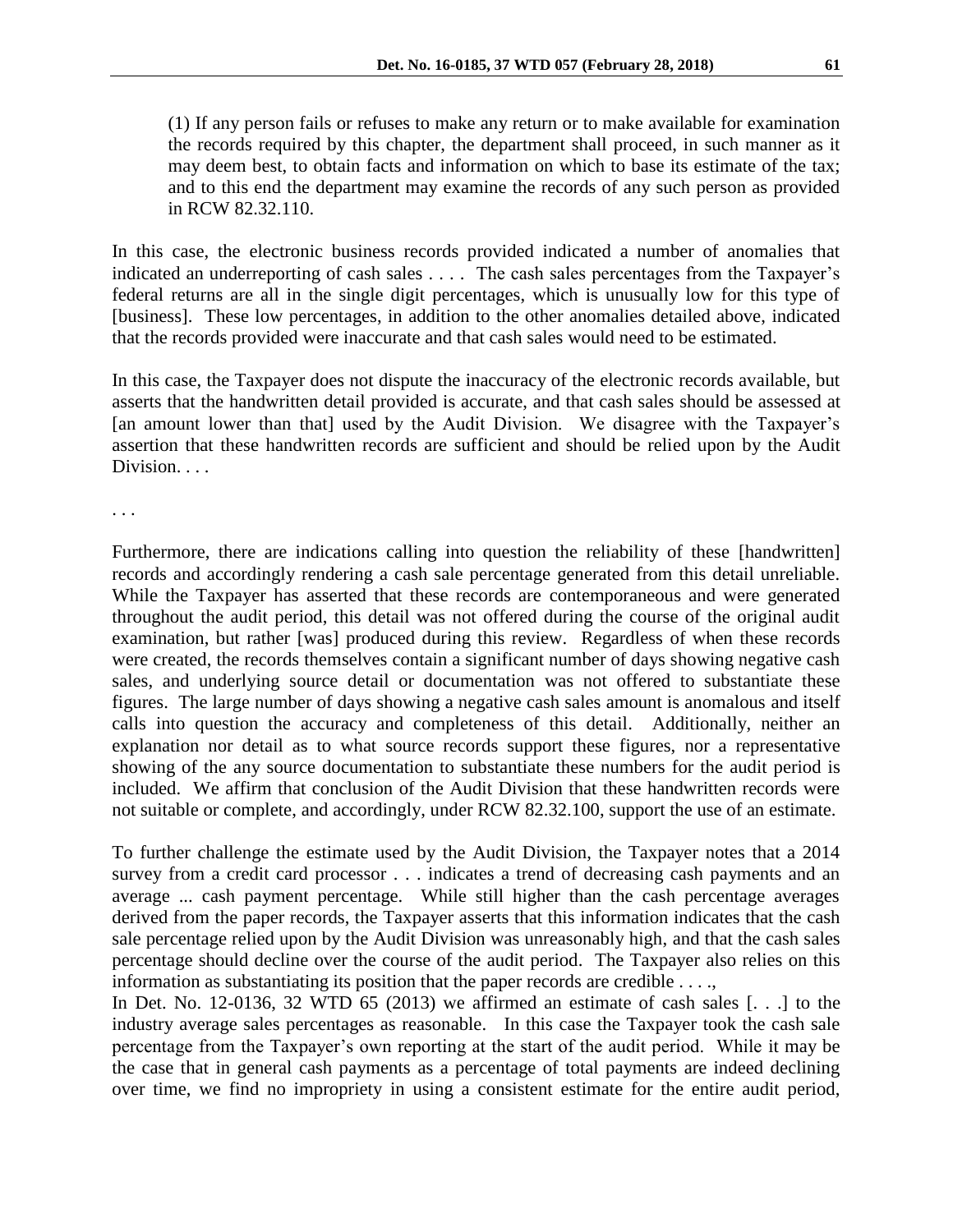founded on the cash sales reported at the start of the audit period, nor is there any evidence to establish that this practice constituted an abuse of discretion.

We have previously noted and affirmed the Department's authority to assess taxes based on a reasonable estimate. *See* Det. No. 14-0106, 33 WTD 402 (2014); Det. No. 13-0302R, 33 WTD 572 (2014); Det. No. 03-0279, 23 WTD 252 (2004); Det. No. 97-134R, 18 WTD 163 (1999). All of these cases involved a single estimate being used for the entire audit period. We also note that the authority granted to the Department to make estimates of tax liability is similar to the discretion afforded the IRS in generating assessments of tax liability. In addressing the similar authority of the IRS to estimate, the United Stated Supreme Court has stated:

[G]ranting the IRS assessment authority, must simultaneously grant the IRS power to decide how to make that assessment-at least within certain limits. And the courts have consistently held that those limits are not exceeded when the IRS estimates an individual's tax liability-as long as the method used to make the estimate is a "reasonable" one. . . . .

*United States v. Fior D'Italia, Inc.*, 536 U.S. 238, 243, 122 S.Ct. 2117, 153 L.Ed.2d 280 (2002).<sup>4</sup>

In this case, we conclude that the Taxpayer has not established that the Audit Division abused its discretion in generating the estimate at issue. An abuse of discretion occurs when a decision rests on untenable grounds or is manifestly unreasonable. *Mayer v. Sto Indus., Inc.*, 156 Wn.2d 677, 684, 132 P.3d 115 (2006).  $\ldots$  The estimate used here was based on the Taxpayer's cash sales average at the start of the audit period, and we conclude that this constituted a reasonable basis for the estimate.

The Taxpayer also takes issue with several specific steps undertaken by the Audit Division in computing the total business income at issue to which the ... estimate was applied, [s]pecifically, the use of the ... tip average from the Taxpayer's federal tax returns and the manner in which credit card processing fees were addressed.

The Taxpayer asserts that there is a more accurate tip percentage based on other federal data and monthly cash payout detail. The Taxpayer has produced copies of an annual W-3 transmittal of

 $\overline{a}$ 

<sup>4</sup> The court goes on to detail a variety of instances when an estimate of tax liability was reasonable, and also addresses the range of information that can provide a reasonable basis for the estimate:

*See, e.g., Erickson v. Commissioner*, 937 F.2d 1548, 1551 (C.A.10 1991) (estimate made with reference to taxpayer's purchasing record was "presumptively correct" when based on "reasonable foundation"). *See also Janis*, supra, at 437, 96 S.Ct. 3021 (upholding estimate of tax liability over 77-day period made by extrapolating information based on gross proceeds from 5-day period); *Dodge v. Commissioner*, 981 F.2d 350, 353-354 (C.A.8 1992) (upholding estimate using bank deposits by taxpayer); *Pollard v. Commissioner*, 786 F.2d 1063, 1066 (C.A.11 1986) (upholding estimate using statistical tables reflecting cost of living where taxpayer lived); *Gerardo v. Commissioner*, 552 F.2d 549, 551-552 (C.A.3 1977) (upholding estimate using extrapolation of income over 1-year period based on gross receipts from two days); *Mendelson v. Commissioner*, 305 F.2d 519, 521-522 (C.A.7 1962) (upholding estimate of waitress' tip income based on restaurant's gross receipts and average tips earned by all waitresses employed by restaurant); *McQuatters v. Commissioner*, 32 TCM 1122, 1973 WL 2419 (1973), ¶ 73,240 P-H Memo TC (same).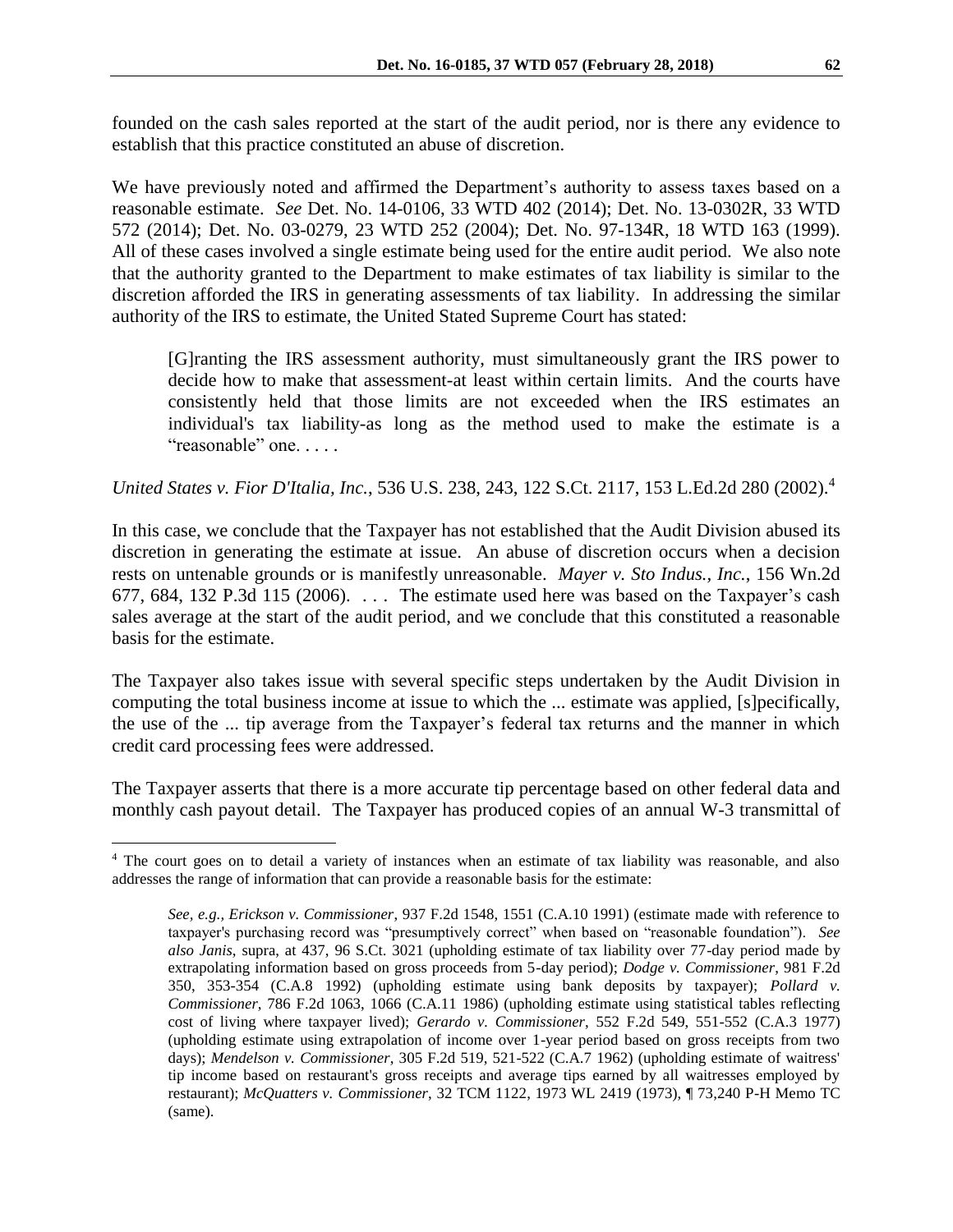wage and tax statement for 2010, and W-2 earnings summaries for 2011, 2012, 2013, and 2014. Spread sheet detail, generated by the Taxpayer, for a reconciliation of W-3 tips and monthly cash tip payouts, and sales summary reports were also produced. Again, this detail was not provided during the underlying audit. Additionally, it appears that this information is based on, and incorporates, the unreliable POS information, which also calls its reliability into question. Comparable to the selection of the cash sale percentage, we conclude that Audit Division did not abuse its discretion in using the ... tip percentage from the Taxpayer's federal tax returns rather than the alternate computation offered by the Taxpayer during this review, and that this detail provided a reasonable basis for generating total business income as part of estimating underreported cash sales.

Next the Taxpayer asserts that the Audit Division incorrectly added back in the credit card processing fee to the credit card charges, effectively doubling the fee. The Taxpayer has provided an email from [its] credit card processer detailing that the fees are deducted monthly rather than being deducted from each individual credit card transaction, which is how other processers compute this fee. The Taxpayer does not dispute that the processing fee at issue was [a percentage]. What the Taxpayer has failed to establish is that the monthly deductions at issue were not part of the credit card computation used by the Audit Division. Whether deducted as larger monthly charge or deducted on a per charge basis, these fees were subtracted from the gross receipt that is subject to tax, and accordingly, were correctly added back to arrive at a total gross receipt amount subject to tax. For the addition of this fee amount to be improper, the Taxpayer would need to detail that the monthly deductions were already omitted from the credit card gross receipt figure in the audit computation, and the Taxpayer has not done so. Accordingly, we conclude that the Audit Division reasonably added this percentage back into its gross receipts computation.

Finally, on the issue of the alleged non-business deposits, the Taxpayer provided a legible copy of Check # . . . for \$ . . . from . . . dated June 1, 2010. The Audit Division has reviewed this check and confirmed that this amount was already allowed as a deduction, as detailed on Workpaper A. Thus, no further adjustment on this deposit is required. Copies of the Owner's account at a . . . bank and declaration from the Owner were also provided. However, this is insufficient to detail that amounts from this account were not business income.

We do not dispute that it is credible that a business owner would contribute personal funds to a business. Taxpayer seeks to exclude a number of deposits from its taxable income. The Department requires specific documentation to exclude alleged non-business deposits from gross income for B&O tax purposes. Det. No. 14-0106, 33 WTD 402 (2014). Where documentation establishing a non-business source was available for specific deposits the amounts were excluded. However, the fact that funds were transferred from the Owner's foreign bank account does not independently support that amounts in that account had a non-business source. It is equally possible that business income was transferred into that account. Absent specific information on the source of the contested deposits, we concluded that the Audit Division properly considered the deposits at issue as business income subject to tax.

We sustain the assessment as issued as the Taxpayer has failed to establish that the estimate used was manifestly unreasonable or that amounts were incorrectly included in taxable gross income.